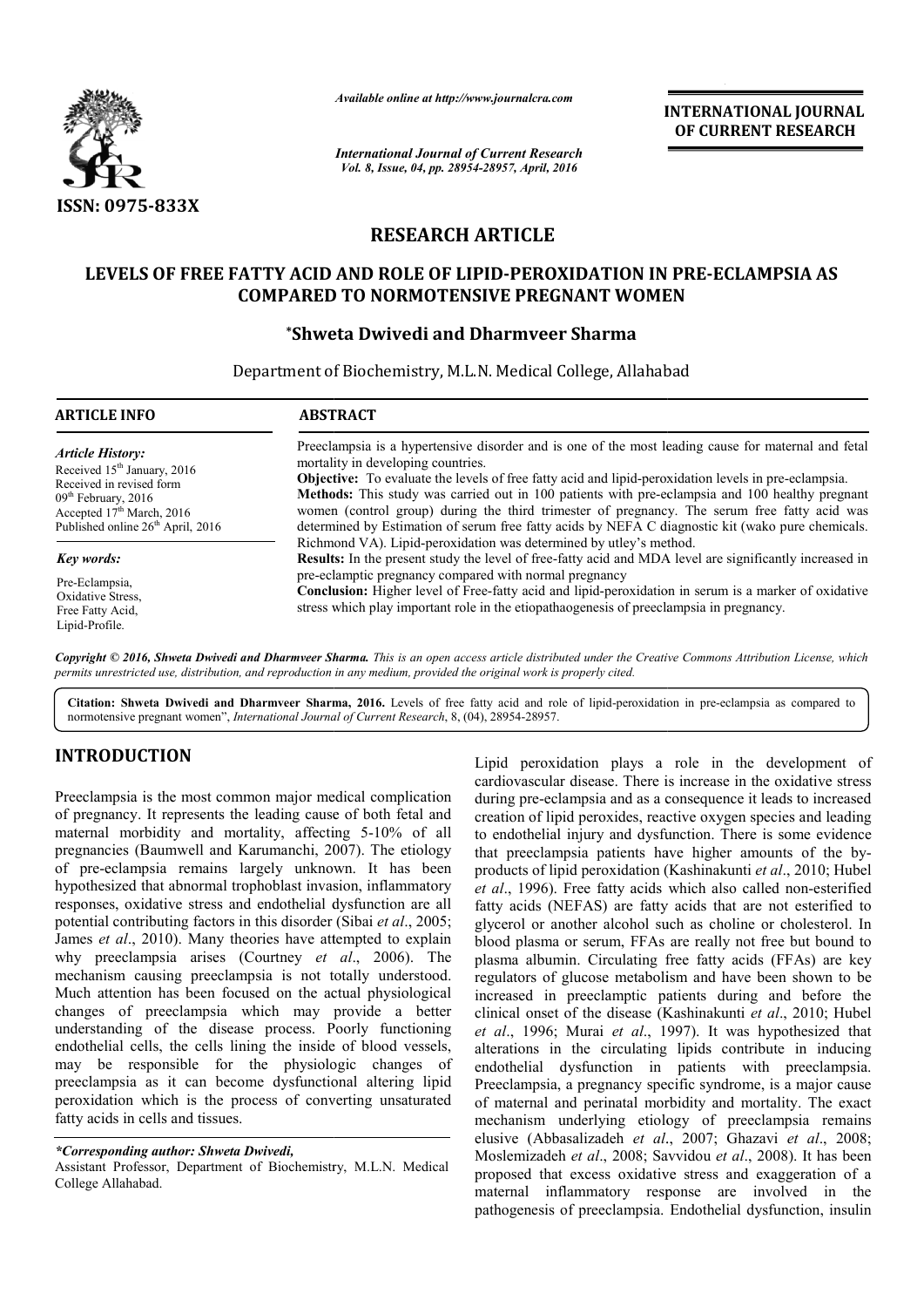resistance and inflammation are demonstrated features of preeclampsia which share with atherosclerosis (Shakour-Shahabi *et al*., 2010; Shenoy *et al*., 2010). Oxidative stress may mediate endothelial cell dysfunction and contribute to the pathophysiology of preeclampsia as there is evidence of increased pro-oxidant activity formation along with decreased anti-oxidant protection in preeclampsia. Superoxide dismutase (SOD) levels are decreased and reduced SOD activity reported in neutrophils and placentas of preeclamptic women (Walsh, 1998). Due to metabolic changes and low grade inflammation, pregnancy is a condition of increased susceptibility to oxidative stress (Rusterholz *et al*., 2007; Challis *et al*., 2009). Several organs in pregnancy show increased basal oxygen consumption and changes in substrate energy use resulting in increased mitochondrial mass and production of reactive oxygen species (ROS) (Toescu *et al*., 2002). The placenta is another local source of free radicals. It produces nitric oxide (NO), but also, because it's so rich with free radical producing macrophages, it can contribute to the development of oxidative stress (Dotsch *et al*., 2001). In the present study we evaluated the levels of free fatty acid, lipid-peroxidation and non enzymatic antioxidant (Vitamin E and Vitamin C)

# MATERIALS AND METHODS

This study was performed in 100 pregnant women (in their IIIrd trimester pregnancy) age group between 20-35 years. All the subjects were categorized under 2 groups viz, control group (Normotensive pregnant women) and study group (Preeclamptic pregnant women). For the biochemical parameters to be analysed, blood samples were collected after an overnight fast from the anticubital vein avoiding venostasis in all subjects. EDTA Vials were used for the estimation of antioxidant Vitamin (E & C). For the determination of plasma levels of Vitamin blood was collected between 7-10 a.m. from fasting subjects in EDTA vials. The samples were kept in ice and protected from light. Blood samples were immediately centrifuged at 3000 rpm for 10 minutes. Plasma was collected and kept at 4°C till analysis, which was done immediately after collection. Plasma vitamin C levels was determined spectrophotometrically by Carl A Burtis's method, Plasma vitamin E levels was determined by the method of Emmeric-Engel. Free fatty acids levels in serum were estimated by commercially available NETA-C kt.

### Statistical analysis

Values are expressed as Mean  $\pm$  SD. The significant mean difference between groups were assessed by the "student t" test and distribution of 't' probability (p).

# RESULTS

The observation revealed the changes in Free Fatty Acid, Lipid-peroxidation, anti-oxidants (Vitamins C & E) in Normotensive and preeclaamptic pregnant women in their third trimester pregnancy.

 The mean serum free fatty acids (S.FFA) was found to be  $0.48 \pm 0.13$  (m.mol/L) in normotensive subjects and  $0.79 \pm 0.13$ 0.21 (mmol/L) in pre-eclamptic subjects. The 64.6% increase levels of S.FFA in pre-eclamptic group were found to be highly significant ( $p \leq 0.001$ ) as compared to Normotensive group.

- The changes in lipid per oxidation levels are represented in Table. It reveals a general trend (preeclamptic group). The percentage increase in MDA levels in preeclamptic group.  $31.62\%$  (p < 0.001).
- The percentage decrease in Vitamin E levels as compared to control was 28.3%. Statistically the changes observed were highly significant  $(P < 0.001)$  in study group as compared to controls.
- Vitamin C levels in study group (pre-eclamptic group) showed significant decrease  $(P < 0.001, 40.3\%)$ .

Levels of Free Fatty Acid, MDA, Vitamin C & E Preeclamptic women compared with normal pregnancy

| S.N. | Particulars        | Normal Pregnancy | Pre-eclamptic   |
|------|--------------------|------------------|-----------------|
|      | Free Fatty Acid    | $0.48 \pm 0.13$  | $0.79 \pm 0.21$ |
|      | Lipid-peroxidation | $2.91 \pm 0.26$  | $3.83\pm0.33$   |
|      | Vitamin C          | $0.82 \pm 0.41$  | $0.49\pm0.23$   |
|      | Vitamin E          | $0.92 \pm 0.25$  | $0.79 \pm 0.21$ |



Figure. Levels of Free Fatty Acid, MDA, Vitamin C & E Preeclamptic women compared with normal pregnancy

# DISCUSSION

Oxidative stress in placental tissue increased in pre-eclampsia and these free radicals play an important role in pathophysiology of the disorder, & evidence accumulates that oxidative stress is a mediator of endothelial dysfunction (Var *et al*., 2003; Sikkema *et al*., 2003) Various important antioxidants are significantly decreased in women with preeclampsia (Noris *et al*., 2004). Levels of ascorbic acid, MDA and the activities of two antioxidant enzymes SOD and GSH-Px were taken as markers of oxidative stress. Antioxidant levels in PE are found to be uniformly low in almost all the studies on this subject (Kaur *et al*., 2008; Llurba *et al*., 2004). Low ascorbic acid and vitamin E levels found in most of the studies were seen as good indicators of the antioxidant/pro oxidant imbalance that characterizes oxidative stress. Low ascorbic acid levels were also a logical basis for supplementation with vitamin C, but as we have shown earlier there is still no clear evidence for that (Rumbold and Crowther, 2010). The results of the present study were in line with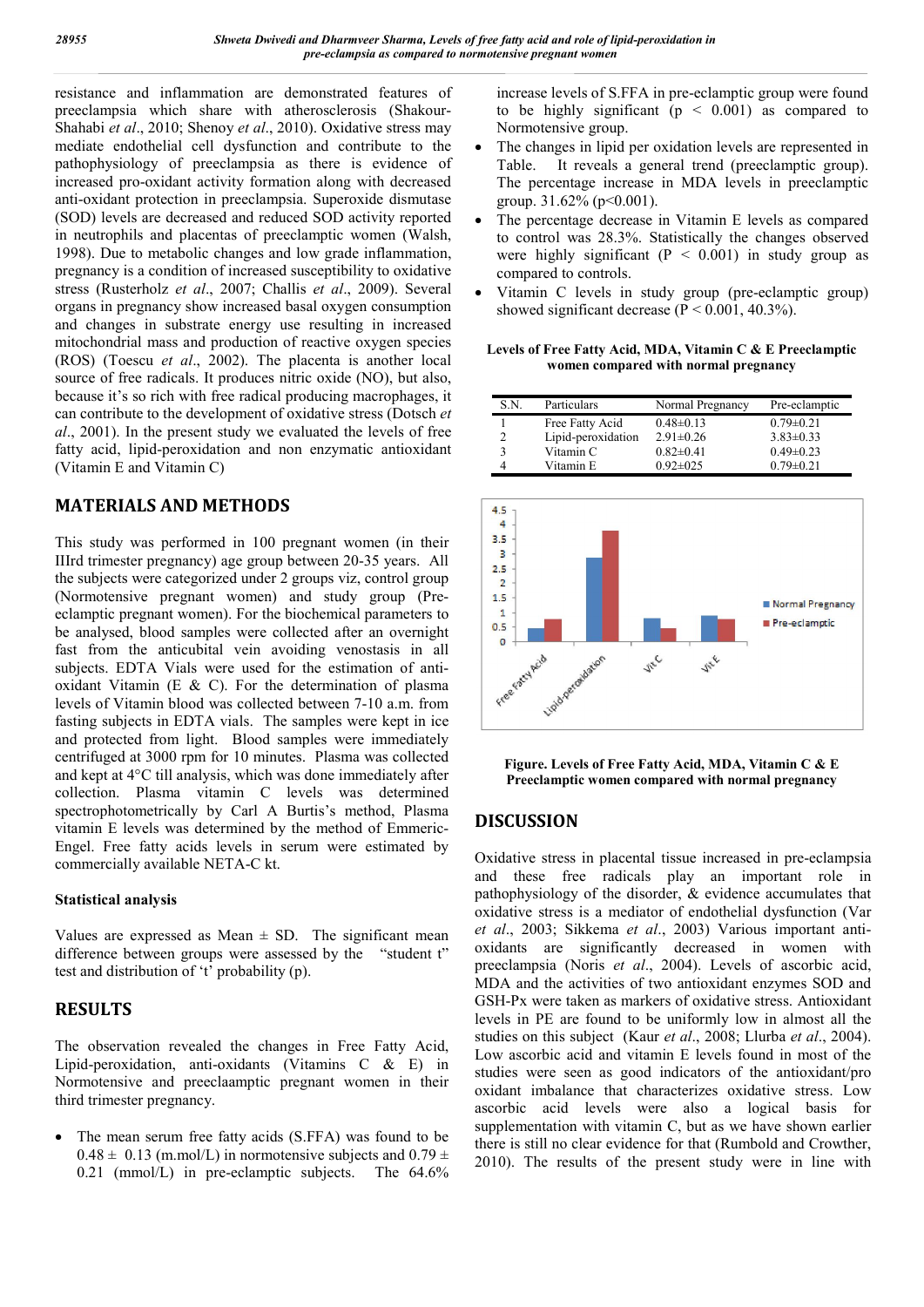Harsem *et al*. (2006) study reporting the increased lipid peroxidation in preeclamptic patients compared with normal pregnant women. In the present study, maternal serum levels of malondialdehyde were significantly increased in preeclamptic patients compared with normal pregnant women. This finding was in concordance with earlier reports (Sharma *et al*., 2006; Biri *et al*., 2007; Howlader *et al*., 2007; Mehendale *et al*., 2008; Uboh *et al*., 2008). Nicola *et al*. (2009) found that plasma from women with preeclampsia had increased lipid accumulation and endothelial apoptosis compared with plasma from women with uncomplicated pregnancies. They provide evidence that these changes potentially result from elevated concentrations of free fatty acids and increased its molar ratio to albumin. Also, they had shown that plasma from women with preeclampsia had a significant impact on endothelial cellular metabolism and apoptosis compared with normal pregnant controls. They confirmed that exposure of endothelial cells to the 'preeclampsia' fatty acid/albumin combination, in comparison to the 'normal pregnant' cocktail of fatty acids and albumin, mimicked these impaired outcomes, which justify suggesting that circulatory levels of fatty acids in women with preeclampsia may be capable of affecting the properties of vascular endothelial cells. Lipid-peroxidation has been blamed to be the main causative factor for oxidative stress in preeclampsia. Free radicals initiate lipid-peroxidation by attacking polyunsaturated fatty acid in cell membrane (Madazilik *et al*., 1999). Uncontrolled peroxidation of fatty acids and cholesterol alter membrane fluidity and permeability as lipid peroxides are toxic compounds that damage endothelial cells, increase peripheral vasoconstriction and increase thromboxane synthesis and decrease prostacyclin synthesis (Alexa *et al*., 1996). Once steady state levels of blood lipid peroxides begin to rise, the stage would be set for self-perpetuating chain-reaction processes to take place. Endothelial contact with lipid peroxides would allow peroxidative damage of endothelial cell membrane lipids. This could ultimately reduce the ability of the endothelium to act as a permeability barrier to plasma components. Exposure of the vascular endothelium to lipid peroxides would begin to shut off production of prostacyclin, increasing the propensity for vasoconstriction and platelet aggregation (Hubel *et al*., 1989).

In this study, we found that the levels of malondialdehyde (a lipid peroxidation product) increased significantly increased in preeclampsia compared to normal pregnant females. This increase signifies the excessive ongoing lipid peroxidation in preeclampsia and this may well be a marker of oxidative stress. This result correlates well with numerous studies undertaken at many institutes. In India, studies conducted by Adiga, Patil *et al*. (2007) and Krishna Menon (2007) at different institutes showed significant elevations in the levels of malondialdehyde in preeclampsia compared to normal pregnancy and nonpregnant females. Outside India also, various studies like those by Elesa Llusla (2004), Madazli *et al*., and Chamy *et al*. (2003) have all found significantly increased MDA levels in preeclampsia as compared to normal pregnancy and also in pregnancy as such compared to non-pregnant females.

#### Conclusion

Increased FFA in maternal serum and high levels of oxidative damage in placental mitochondria may be involved in the

pathogenesis of preeclampsia. Increased FFA in serum and decreased activity of antioxidant enzyme in placenta may contribute to oxidative damage levels in placental mitochondria in women with PE.

#### **REFERENCES**

- Abbasalizadeh, F., S. Abbasalizadeh and N. Rashtchizadeh, 2007. Early diagnosis of preeclampsia by 8 and 12 h urine protein. *J. Med. Sci*., 7: 551-557.
- Alexa ID, Jerca L. The role of oxidative stress in the etiology of preeclampsia. *Rev Med Chir Soc Med Nat Lasi.*  1996;100:131–135. [PubMed]
- Baumwell, S. and S. A. Karumanchi. Pre-eclampsia: clinical manifestations and molecular mechanisms. *Nephron. Clin. Pract*., 2007; 106: C72-C81.
- Biri, A., N. Bozkurt, G. Gunaydin, U. Korucuoglu, I. Durak and M. Kavutcu, 2007. Antioxidant enzyme activities and lipid peroxidation in preeclampsia. *Int. J. Gynaecol. Obstet*., 96: 196-197. CrossRef | PubMed |
- Challis, J. R., Lockwood, C. J., Myatt, L., Norman, J. E., Strauss, J. F. and Petraglia, F. 2009. "Inflamation and pregnancy," *Reproductive Science*, vol. 16, no 2, pp. 206- 215.
- Chamy, V.M., Lepe, J., Catalan, A. *et al*. 2003.Oxidative stress is closely related to clinical severity of preeclampsia. *J Obstet Gynaecol.,* 24:665–669.
- Courtney, R., Williams, C., Mabie, Baha M., Sibai. 2006. Pregnancy- Hypertensive disorders. Armenian Med Netw.
- Dotsch, J., Hogen, N., Nyul, Z., Hanze, J., Knerr, I. and Kirschbaum, M. 2001. "Increase of endothelial nitric oxide synthase and endothelin-1 mRNA expression in human placenta during gestation," *Eur. J. Obstet.Gynecol. Reprod. Biol*., vol. 97, pp. 163-167.
- Ghazavi, A., G. Mosayebi, E. Mashhadi, M.A. Shariat-Zadeh and M. Rafiei, 2008. Association of uric acid and c-reactive protein with severity of preeclampsia in Iranian women. *J. Medical Sci.,* 8: 239-243.
- Harsem, N.K., K. Braekke and A.C. Staff, 2006. Augmented oxidative stress as well as antioxidant capacity in maternal circulation in preeclampsia. *Eur. J. Obstet. Gynecol. Reprod. Biol*., 128: 209-215. CrossRef | PubMed |
- Howlader, M.Z.H., Y. Kabir, T.A. Khan, M.R. Islam, F. Begum and F.G. Huffman, 2007. Plasma lipid profile, lipid peroxidation and antioxidant status in preeclamptic and uncomplicated pregnancies in Bangladesh. *J. Med. Sci*., 7: 1276-1282.
- Hubel C, Roberts J, Taylor R, *et al*. Lipid peroxidation in pregnancy: new perspectives on preeclampsia. *Am J Obstet Gynecol*., 1989;161:1025–1034. [PubMed]
- Hubel, C.A., McLaughlin, R.W., Evans, B.A., Hauth, C.J. and Sims, J.M. 1996. Fasting serum triglycerides, free fatty acids, and malondialdehyde are increased in preeclampsia, are positively correlated, and decrease within 48 h post partum. *Am. J. Obstet Gynecol.,*174:975-982
- James, J.L., Whitley, G.S. and Cartwright, J.P. 2010. Preeclampsia: fitting together the placental, immune and cardiovascular pieces. *J Pathol.,* 221: 363-78.
- Kashinakunti, S.V., Sunitha, H., Gurupadappa, K., Shankarprasad, D.S., Suryaprakash, G. and Ingin, J.B.